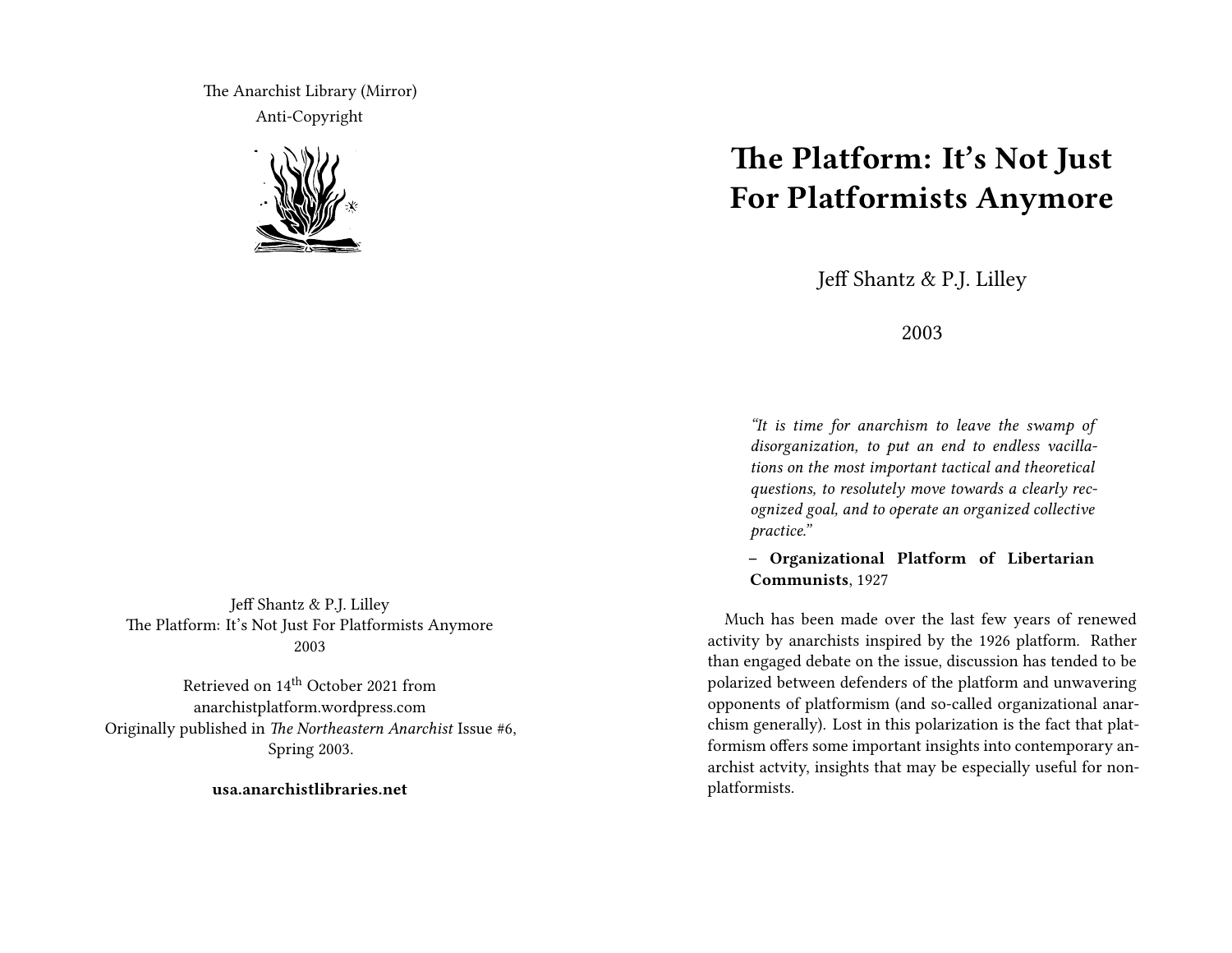We should begin this discussion by saying that we are not platformists. We have never been platformists and, who knows, we may never be platformists. In fact, over the years we' ve had our own share of problems with the platform and many arguments with proponents of the platform.

Still, we support the recent emergence of platformist organizations in North America generally, and the activities of a specific platformist federation, NEFAC. We also think that platformist actions and ideas have much to offer anarchists in North America, both in terms of their critique of North American anarchist movements and in terms of their positive contributions to the struggle for an anarchist society.

Thus we write this short piece not as boosterism for those who agree with the platform, nor as a rebuttal to those who are opposed to the platform. Instead we write it as anarchists still grappling with the questions and challenges posed by the platform. We are encouraged by the possibilities raised by platformist organizing which buillds anarchism outside of our limited circles and in connection with people's everday lives and struggles under capitalism.

In our view, the burden is on critics of platformism to explain what is wrong with the emergence of anarchist organizations that through their ideas and activities might serve as a pole of attraction for anarchists. Non-platformists have many questions to answer.

Why not draw anarchists together to actively hash out common positions, strategies and tactics? Why not prefer that active engagement to the comfort of spinning out personal utopias, criticizing from the sidelines or conversely setting aside political differences altogether? What is there to oppose in efforts "to rally all the militants of the organised anarchist movement?" Why oppose attempts to attract working class militants to anarchism?

The goal of developing anarchist perspectives within unions and other working class organizations is one that anarchists

Anarchist hobbyism is not much better than the hobbyism of stamp collecting or bird watching. Hobbies offer their practitioners moments of freedom, self-expression and relief from the daily grind but they don't do much to keep the shit from piling up. Anarchism can do better than that and must do better than that. This is what platformism recognizes and it attempts to take anarchism out of esoteric hobbyism.

Anarchism must move from the realm of speculation to the terrain of possibility. In giving a serious impetus to this movement, platformist organizations offer much to anarchist efforts in North American.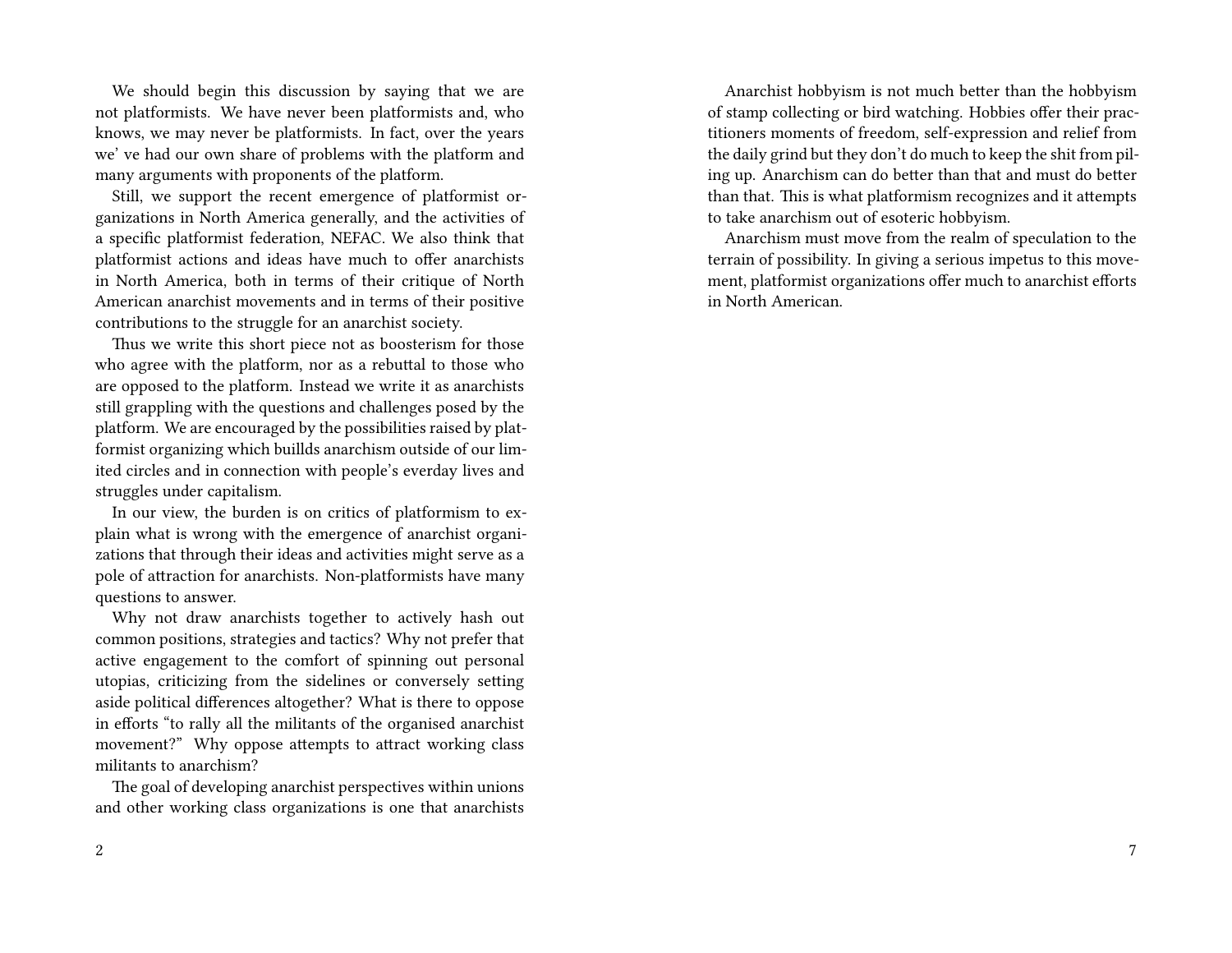It seems to us that the important thing about platformism isn't found in the specifics of a 1926 document but in the challenge that it puts before us to come together openly and seriously to develop anarchist strategies and practices in a way that is engaged in real class struggles against actually existing bosses, landlords and bureaucrats. Platformists have taken up the challenge of moving anarchism from its current status as social conscience or cultural critique. This is exhibited in the work being done by platformist groups in tenants' unions, workplaces, anti-poverty actions and fighting deportations to name only a few.

These actions, based upon serious debate and an estimation of the capacities to do the work properly, have moved the discussion of organization out of the clouds of speculation and brought it to the ground of everyday practice.

They have taken it from comfortable abstraction to practical reality based on the experiences of people living under actually existing capitalism.

Of course, the platform is simply a "tactical and theoretical orientation" and platformist organization is the bringing together of those who would develop that orientation through their practice. Thus it is always open to re-appraisal as circumstances suggest.

It's important to keep in mind that the platform was only ever intended as a beginning, "as the first step towards rallying libertarian forces." Far from being a fully fleshed out program of action it provides only "the outlines, the skeleton of such a programme." Its authors recognized its many gaps, oversights and inadequate treatments.

Part of anarchism's growth must include a commitment to developing visions and practices that can build anarchist movements rather than just "scenes" or cliques. If platformism offers a starting point for this process then it makes a welcome and necessary contribution to anarchism in North America.

have neglected for far too long. And then many anarchists have the nerve to complain about the un-anarchistic character of the working class.

That some non-platformists have responded to platformist organizing dogmatically and reactively, criticizing a document to dismiss a movement, referring to broad generalizations about "organization" rather than specific organizational practices, suggests that some habits are tough to shake. Still it's exactly the habits nurtured during times of lethargy, insularity and marginality that must be shaken off as people are beginning to seek alternatives to capitalist social relations. Not only thoughts of future societies but of real strategies for making it happen are needed.

To begin with, it seems obvious that the original Delo Truda concern with overcoming "the miserable state in which the anarchist movement vegetates" is one that must be shared by North American anarchists today, despite the encouraging upswing in anarchist activity recently (of which platformists have played a good part).

As anarchist movements grow the questions of organization and the relations of various anarchist activities to each other and to broader strategies and tactics for social change will only become more significant and pressing. If anarchists are to seize the opportunities presented by recent upsurges in anarchist activity and build anarchism in movements that have resonance in wider struggles, then we must face seriously the challenges of organization, of combining and coordinating our efforts effectively. We will be aided in this by drawing upon the lessons of past experiences and avoiding, as much as possible, past errors.

One of the glaring errors has been to avoid questions of organization and unity, leaving us woefully unprepared when struggles erupt. When movements are in low ebb and goals are less ambitious, such questions may appear less immediate and the impetus to break out of the protective shell of the subcul